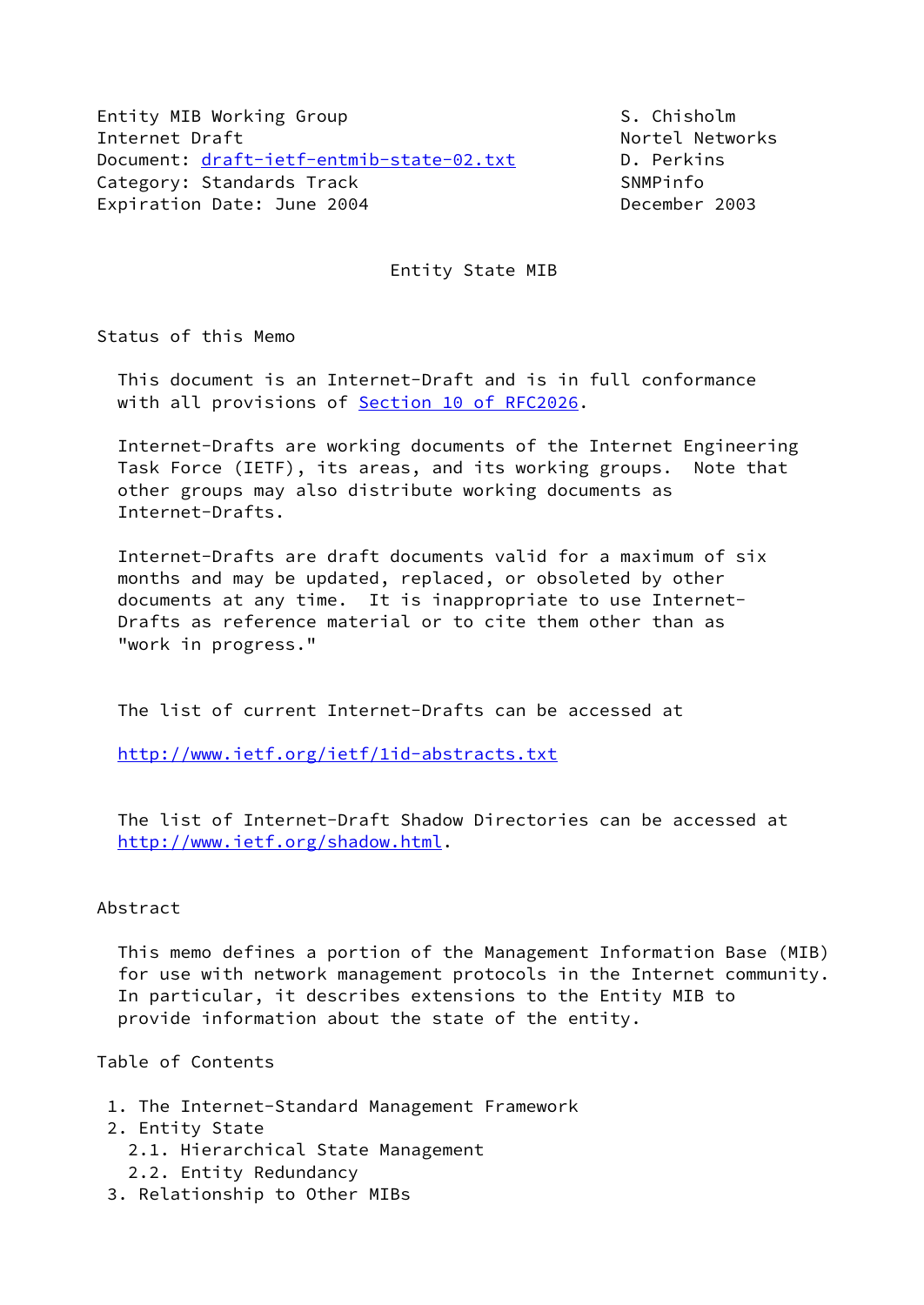3.1. Relation to Interfaces MIB 3.2. Relation to Alarm MIB 3.3. Relation to Bridge MIB 3.4. Relation to Host Resource MIB 4. Definitions

Chisholm & Perkins Standards Track [Page 1]

Entity State MIB December 2003

- 5. Security Considerations
- 6. Intellectual Property
- 7. Authors' Addresses
- 8. Acknowledgements
- 9. References
- <span id="page-1-0"></span>[10.](#page-1-0) Full Copyright Statement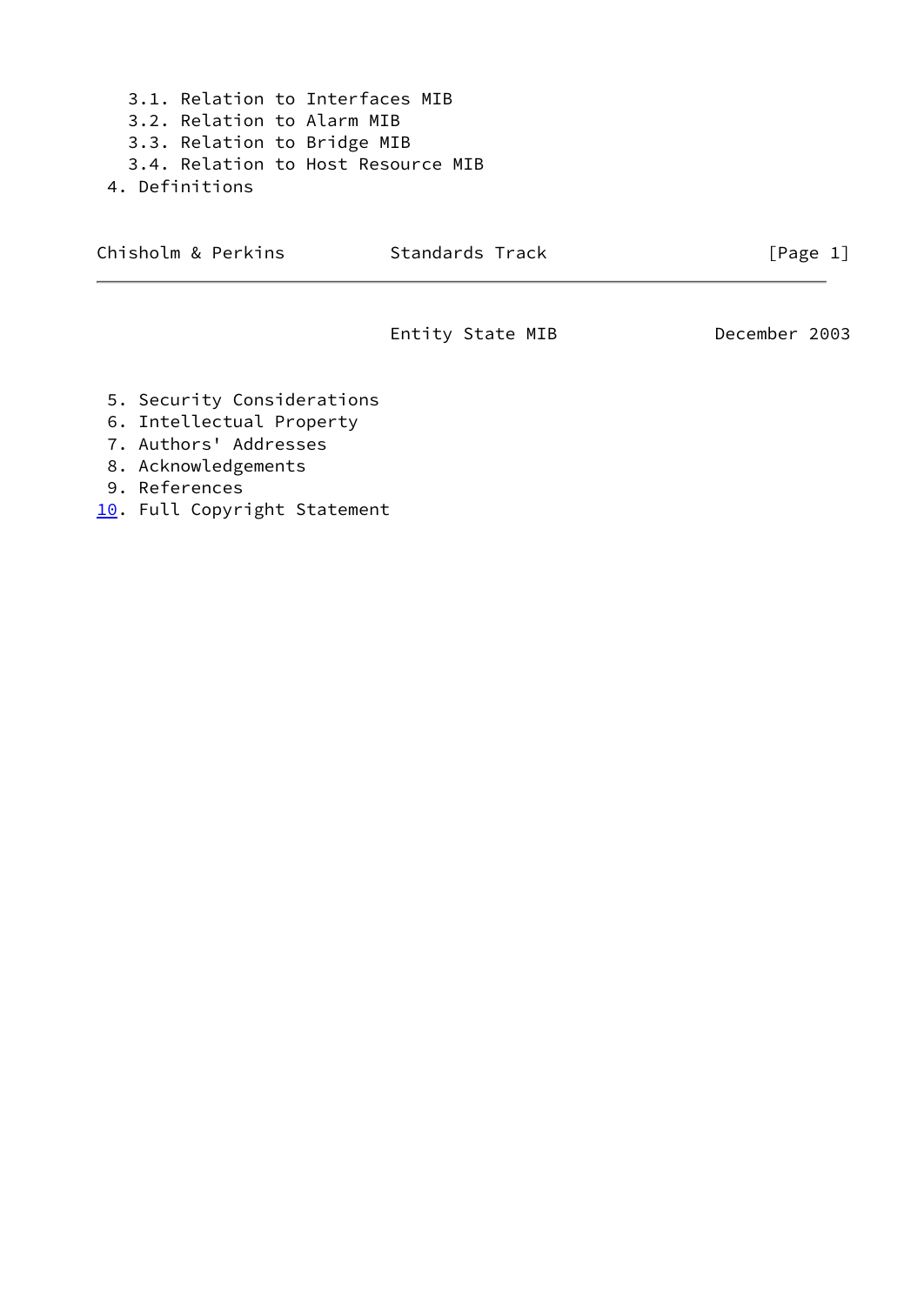Chisholm & Perkins Standards Track [Page 2]

Entity State MIB December 2003

# <span id="page-2-0"></span>[1](#page-2-0). 1. The Internet-Standard Management Framework

 For a detailed overview of the documents that describe the current Internet-Standard Management Framework, please refer to [section](https://datatracker.ietf.org/doc/pdf/rfc3410#section-7) 7 of RFC 3410 [\[RFC3410](https://datatracker.ietf.org/doc/pdf/rfc3410)].

 Managed objects are accessed via a virtual information store, termed the Management Information Base or MIB. MIB objects are generally accessed through the Simple Network Management Protocol (SNMP). Objects in the MIB are defined using the mechanisms defined in the Structure of Management Information (SMI). This memo specifies a MIB module that is compliant to the SMIv2, which is described in STD 58, [RFC 2578 \[RFC2578](https://datatracker.ietf.org/doc/pdf/rfc2578)], STD 58, [RFC 2579 \[RFC2579](https://datatracker.ietf.org/doc/pdf/rfc2579)] and STD 58, [RFC 2580](https://datatracker.ietf.org/doc/pdf/rfc2580) [\[RFC2580](https://datatracker.ietf.org/doc/pdf/rfc2580)].

# <span id="page-2-1"></span>[2](#page-2-1). Entity State

The goal in adding state objects to the Entity MIB [[RFC2737\]](https://datatracker.ietf.org/doc/pdf/rfc2737) is to define a useful subset of the possible state attributes that could be tracked for a given entity that both fit into the state models such as those used in the Interfaces MIB [\[RFC2863](https://datatracker.ietf.org/doc/pdf/rfc2863)] as well as leverage existing well-deployed models. The entStateTable contains state objects that are a subset of the popular ISO/OSI states that are also defined in ITU's X.731 specification  $[X.731]$  $[X.731]$ . Objects are defined to capture administrative, operational and usage states. In addition there are further state objects defined to provide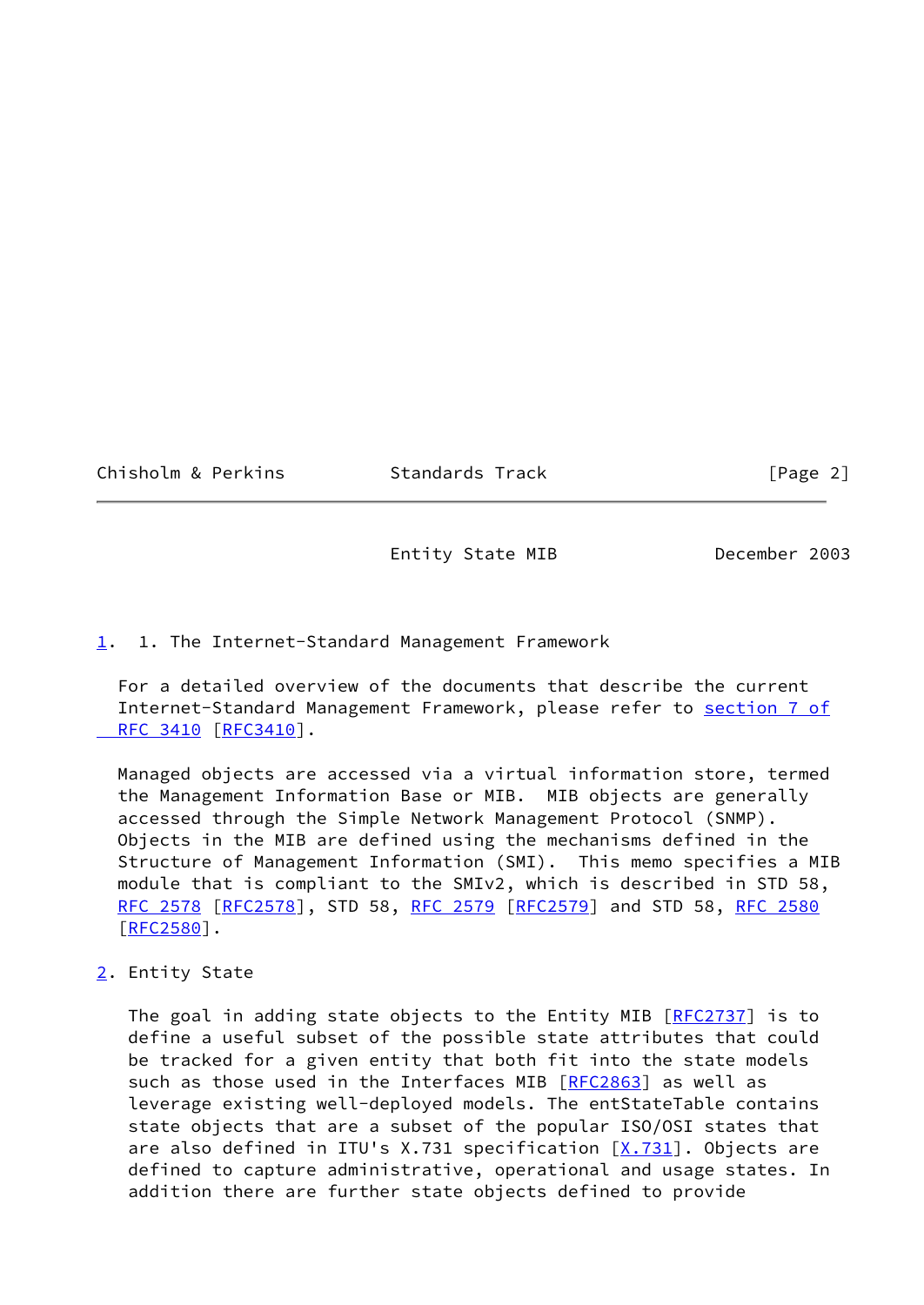additional information for these three basic states.

 Administrative state indicates permission to use or prohibition against using the entity and is imposed through the management services.

 Operational state indicates whether or not the entity is physically installed and working. Note that unlike the ifOperStatus [\[RFC2863](https://datatracker.ietf.org/doc/pdf/rfc2863)], this operational state is independent of the administrative state.

 Usage state indicates whether or not the entity is in use at a specific instance, and if so, whether or not it currently has spare capacity to serve additional users. In the context of this MIB, the user is equivalent to an entity, so this term is substituted. This state refers to the ability of the entity to service other entities within its containment hierarchy.

 Alarm state indicates whether or not there are any alarms active against the entity. In addition to those alarm status defined in  $X.731$   $[X.731]$  $[X.731]$ , warning and indeterminate status are also defined to provide a more complete mapping to the Alarm MIB [Alarm-MIB].

 Standby state indicates whether the entity is currently running as hot standby, cold standby or is currently providing service.

| Chisholm & Perkins | Standards Track | [Page 3] |
|--------------------|-----------------|----------|
|                    |                 |          |

Entity State MIB December 2003

The terms state and status are used interchangeably in this memo.

 The key words "MUST", "MUST NOT", "REQUIRED", "SHALL", "SHALL NOT", "SHOULD", "SHOULD NOT", "RECOMMENDED", "MAY", and "OPTIONAL" in this document are to be interpreted as described in [RFC 2119 \[RFC2119](https://datatracker.ietf.org/doc/pdf/rfc2119)].

# <span id="page-3-0"></span>[2.1](#page-3-0) Hierarchical State Management

 Physical entities exist within a containment hierarchy. This raises some interesting issues not addressed in existing work on state management [[X.731\]](#page-18-0).

There are two types of state for an entity:

 1) The state of the entity independent of the states of its parents and children in its containment hierarchy. This is often referred to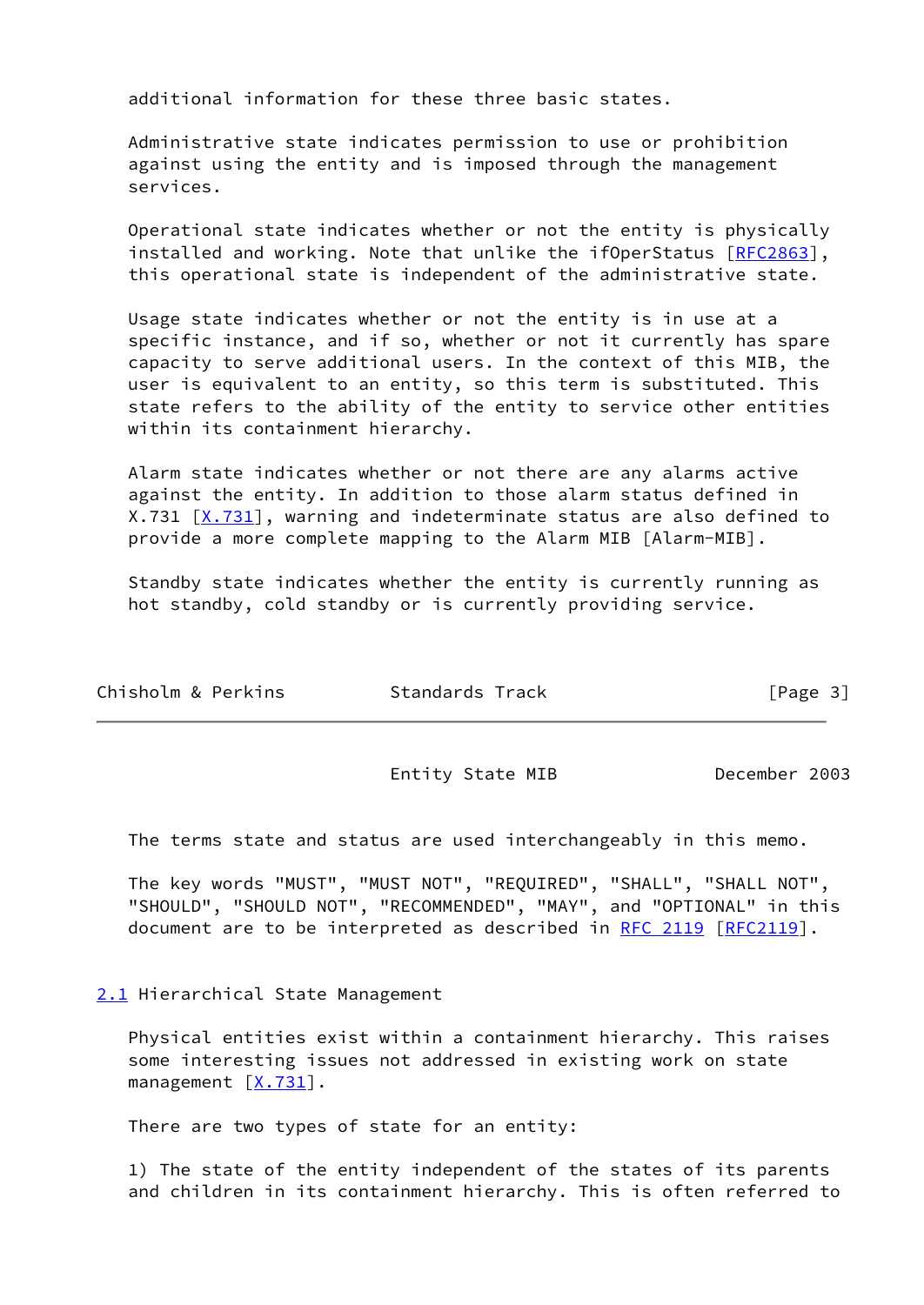as raw state.

 2) The state of the entity, as it may be influenced by the state of its parents and children. This is often referred to as computed state.

All state objects in this memo are raw state.

<span id="page-4-0"></span>[2.2](#page-4-0) Entity Redundancy

 While this memo is not attempting to address the entire problem space around redundancy, the entStateStandby object provides an important piece of state information for entities, which helps identify which pieces of redundant equipment are currently providing service, and which are waiting in either hot or cold standby mode.

<span id="page-4-1"></span>[3](#page-4-1) Relation to other MIBs

<span id="page-4-2"></span>[3.1](#page-4-2) Relationship to the Interfaces MIB

The Interfaces MIB [[RFC2863\]](https://datatracker.ietf.org/doc/pdf/rfc2863) defines the ifAdminStatus object, which has states of up, down and testing and the ifOperStatus object, which has states of up, down, testing, unknown, dormant, notPresent and lowerLayerDown.

 An ifAdminStatus of 'up' is equivalent to setting the entStateAdmin object to 'unlocked'. An ifAdminStatus of 'down' is equivalent to setting the entStateAdmin object to either 'locked' or 'shuttingDown', depending on a systems interpretation of 'down'.

 An ifOperStatus of 'up' is equivalent to an entStateOper value of 'enabled'. An ifOperStatus of 'down' due to operational failure is equivalent to an entStateOper value of 'disabled'. An ifOperStatus

| Chisholm & Perkins | Standards Track | [Page 4] |
|--------------------|-----------------|----------|
|--------------------|-----------------|----------|

Entity State MIB December 2003

 of 'down' due to being administratively disabled is equivalent to an entStateAdmin value of 'locked' and an entStateOper value of either 'enabled' or 'disabled' depending on whether there are any known issues that would prevent the entity from becoming operational when its entStateAdmin is set to 'unlocked'. An ifOperStatus of 'unknown' is equivalent to an entStateOper value of 'notSupported'. The ifOperStatus values of 'testing' and 'dormant' are not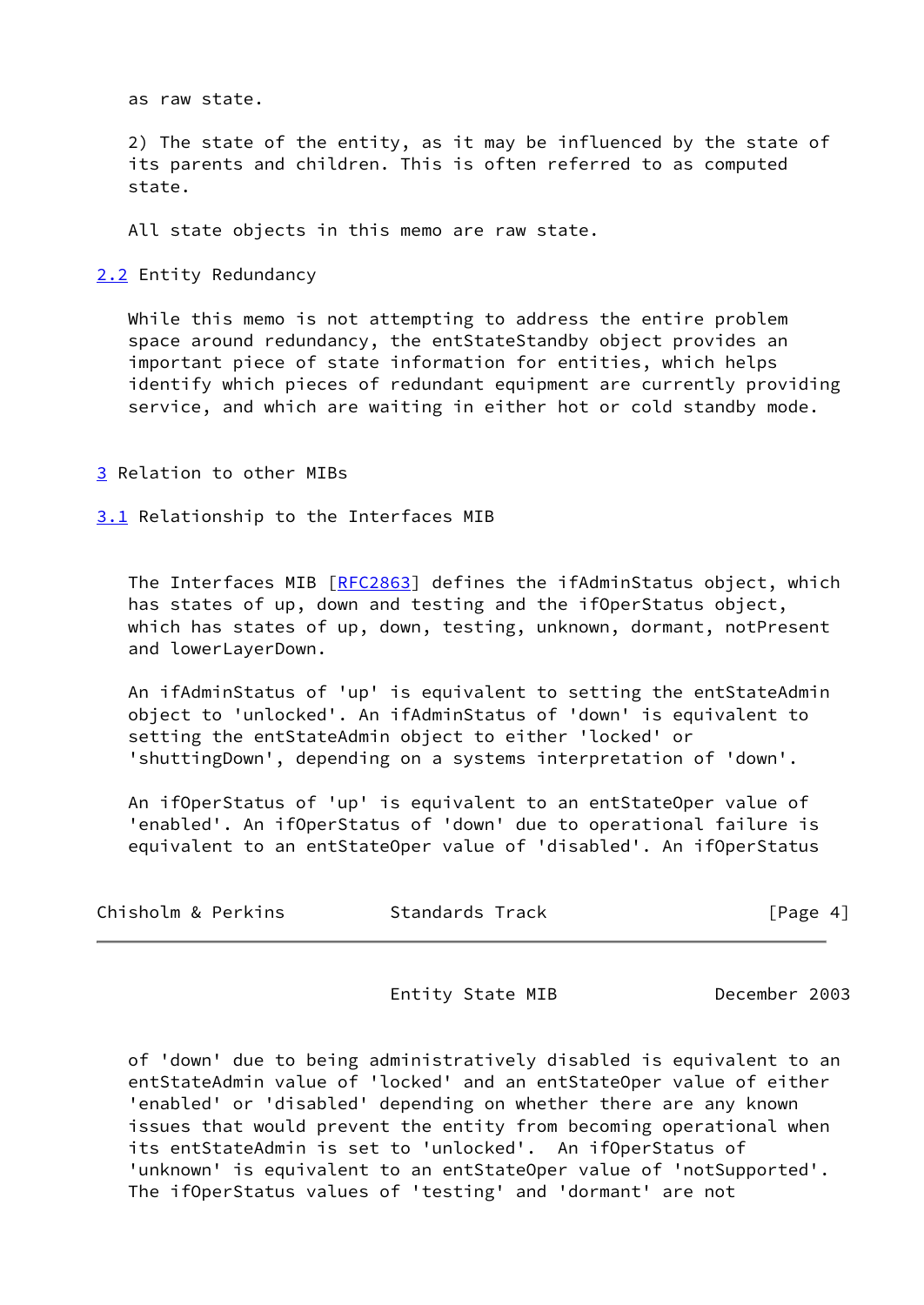explicitly supported by this MIB, but the state objects will be able to reflect other aspects of the entities administrative and operational state. The ifOperStatus values of 'notPresent' and 'lowerLayerDown' are in some ways computed states and so are therefore not supported in this MIB. They can though be computed by examining the states of entities within this objects containment hierarchy and other available related states.

# <span id="page-5-0"></span>[3.2](#page-5-0) Relation to Alarm MIB

 The entStateAlarm object indicates whether or not there are any active alarms against this entity. If there are active alarms, then the alarmActiveTable in the Alarm MIB [Alarm MIB] should be searched for alarmActiveResourceId that match this entPhysicalIndex.

<span id="page-5-1"></span>[3.3](#page-5-1) Relation to Bridge MIB

 For entities of physical type of 'port' that support the dot1dStpPortEnable object in the Bridge MIB [\[RFC1493](https://datatracker.ietf.org/doc/pdf/rfc1493)], a value of 'enabled' is equivalent to setting the entStateAdmin object to 'unlocked'. Setting dot1dStpPortEnable to 'disabled' is equivalent to setting the entStateAdmin object to 'locked'.

### <span id="page-5-2"></span>[3.4](#page-5-2) Relation to the Host Resources MIB

The hrDeviceStatus object in the Host Resources MIB [\[RFC2790](https://datatracker.ietf.org/doc/pdf/rfc2790)] provides an operational state for devices. For entities that logically correspond to the concept of a device, a value of 'unknown' for hrDeviceStatus corresponds to an entStateOper value of 'notSupported'. A value of 'running' corresponds to an entStateOper value of 'enabled'. A value of 'warning' also corresponds to an entStateOper value of 'enabled', but with appropriate bits set in the entStateAlarm object to indicate the alarms corresponding to the unusual error condition detected. A value of 'testing' or 'down' is equivalent to an entStateOper value of 'disabled'.

# <span id="page-5-3"></span>[4](#page-5-3). Definitions

ENTITY-STATE-MIB DEFINITIONS ::= BEGIN

# IMPORTS

 MODULE-IDENTITY, OBJECT-TYPE, NOTIFICATION-TYPE, mib-2 FROM SNMPv2-SMI

Chisholm & Perkins Standards Track [Page 5]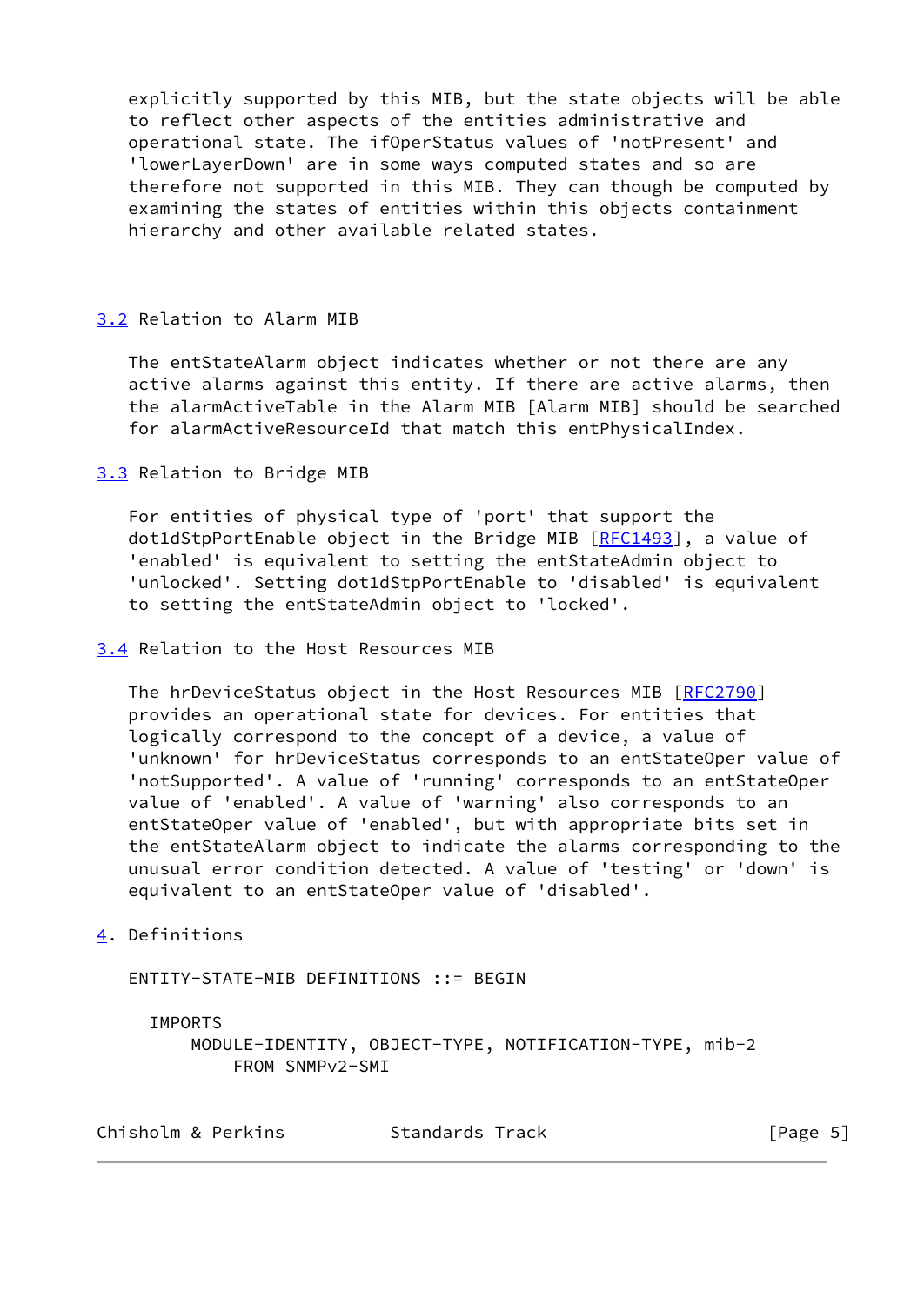Entity State MIB December 2003

```
 TEXTUAL-CONVENTION, DateAndTime
                 FROM SNMPv2-TC
           MODULE-COMPLIANCE, OBJECT-GROUP, NOTIFICATION-GROUP
                  FROM SNMPv2-CONF
            entPhysicalIndex
                  FROM ENTITY-MIB;
      entityStateMIB MODULE-IDENTITY
            LAST-UPDATED "200312180000Z"
           ORGANIZATION "IETF Entity MIB Working Group"
            CONTACT-INFO
                     " General Discussion: entmib@ietf.org
                      To Subscribe:
                         http://www.ietf.org/mailman/listinfo/entmib
                       http://www.ietf.org/html.charters/entmib-charter.html
                        Sharon Chisholm
                        Nortel Networks
                        PO Box 3511 Station C
                        Ottawa, Ont. K1Y 4H7
                        Canada
                        schishol@nortelnetworks.com
                        David T. Perkins
                        548 Qualbrook Ct
                        San Jose, CA 95110
                        USA
                        Phone: 408 394-8702
                        dperkins@snmpinfo.com
" "The contract of the contract of the contract of the contract of the contract of the contract of the contract of the contract of the contract of the contract of the contract of the contract of the contract of the contrac
            DESCRIPTION
                     "This MIB defines a state extension to the Entity MIB.
                    Copyright (C) The Internet Society 2003. This version
                    of this MIB module is part of RFC yyyy; see the RFC
                    itself for full legal notices."
              -- RFC Ed.: replace yyyy with actual RFC number & remove
              -- this note
            REVISION "200312180000Z"
            DESCRIPTION
                 "Initial version, published as RFC YYYY."
               -- RFC-Editor assigns yyyy
           ::= { mib-2 XX } -- to be assigned by IANA
```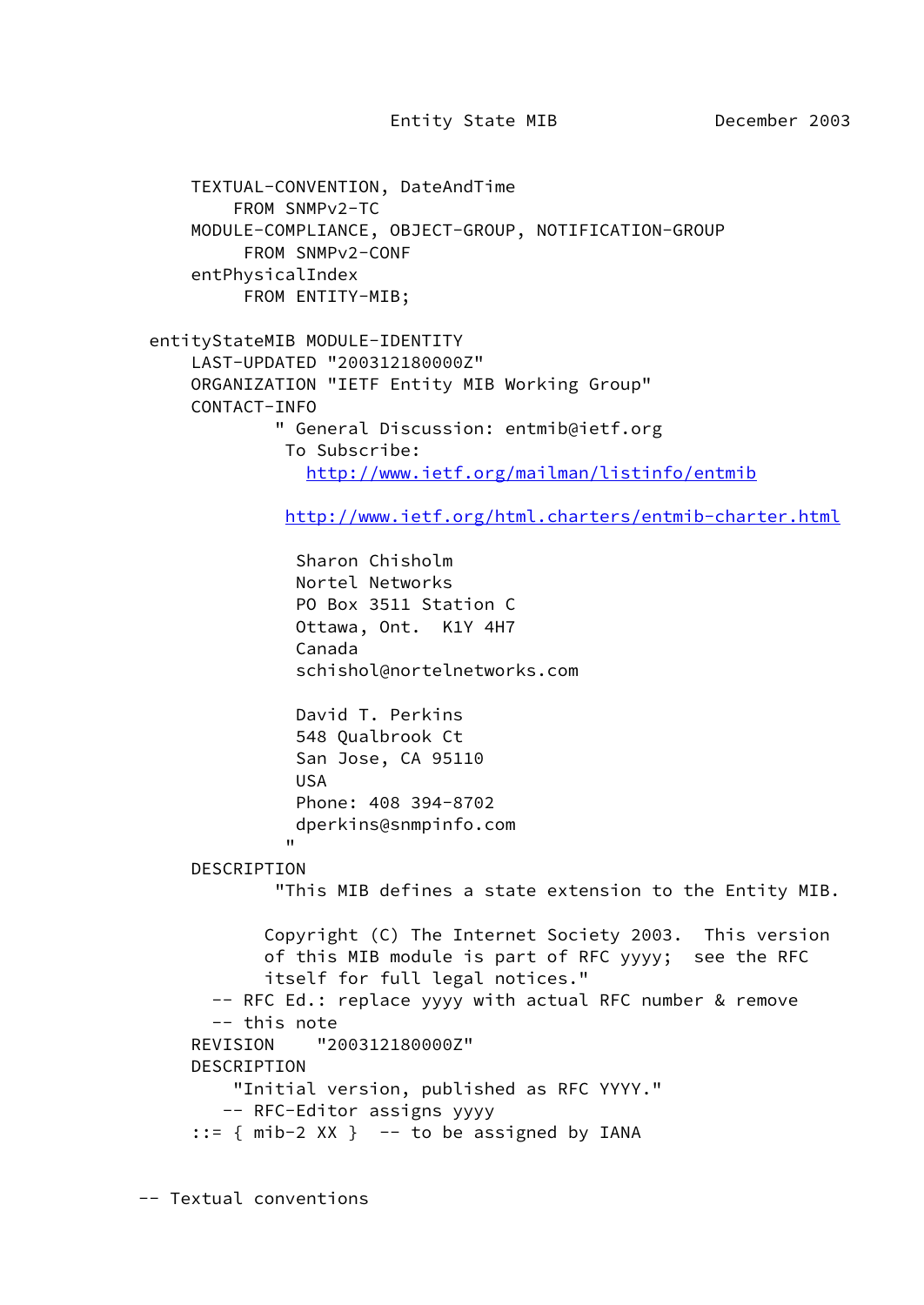AdminState ::= TEXTUAL-CONVENTION STATUS current DESCRIPTION

Chisholm & Perkins Standards Track [Page 6] Entity State MIB December 2003 " Represents the various possible administrative states. A value of 'locked' means the resource is administratively prohibited from use. A value of 'shuttingDown' means that usage is administratively limited to current instances of use. A value of 'unlocked' means the resource is not administratively prohibited from use." **REFERENCE**  "ITU Recommendation X.731, 'Information Technology - Open Systems Interconnection - System Management: State Management Function', 1992" SYNTAX INTEGER  $\{$  notSupported(1), locked(2), shuttingDown(3), unlocked(4) } OperState ::= TEXTUAL-CONVENTION STATUS current DESCRIPTION " Represents the possible values of operational states. A value of 'disabled' means the resource is totally inoperable. A value of 'enabled' means the resource is partially or fully operable." REFERENCE "ITU Recommendation X.731, 'Information Technology - Open Systems Interconnection - System Management: State Management Function', 1992" SYNTAX INTEGER  $\{$  notSupported (1), disabled(2), enabled(3) }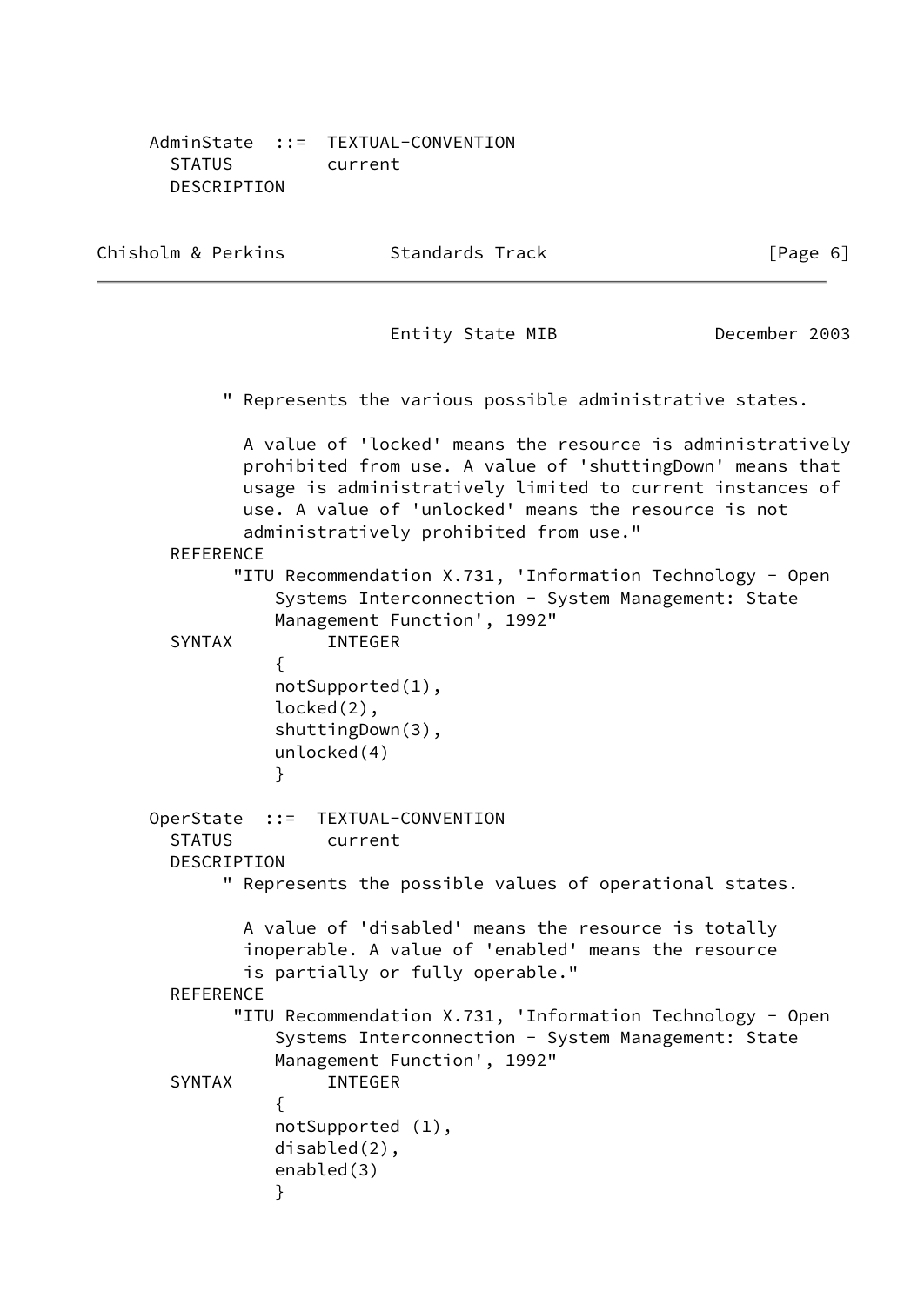UsageState ::= TEXTUAL-CONVENTION STATUS current DESCRIPTION " Represents the possible values of usage states. A value of 'idle' means the resource is servicing no users. A value of 'active' means the resource is currently in use and it has sufficient spare capacity to provide for additional users. A value of 'busy' means the resource is currently in use, but it currently has no spare capacity to provide for additional users." **REFERENCE**  "ITU Recommendation X.731, 'Information Technology - Open Systems Interconnection - System Management: State Chisholm & Perkins Standards Track [Page 7] Entity State MIB December 2003 Management Function', 1992" SYNTAX INTEGER  $\{$  notSupported (1), idle(2), active(3),  $busy(4)$  } AlarmStatus ::= TEXTUAL-CONVENTION STATUS current DESCRIPTION "Represents the possible values of alarm status. When no bits of this attribute are set, then none of the status conditions described below are present. When the value of under repair is set, the resource is currently being repaired. When the value of 'critical' is set, one or more critical alarms are active against the resource. When the value of 'major' is set, one or more major alarms are active against the resource. When the value of 'minor' is set, one or more minor alarms are active against the resource. When the value of 'warning' is set, one or more warning alarms are active against the resource. When the value of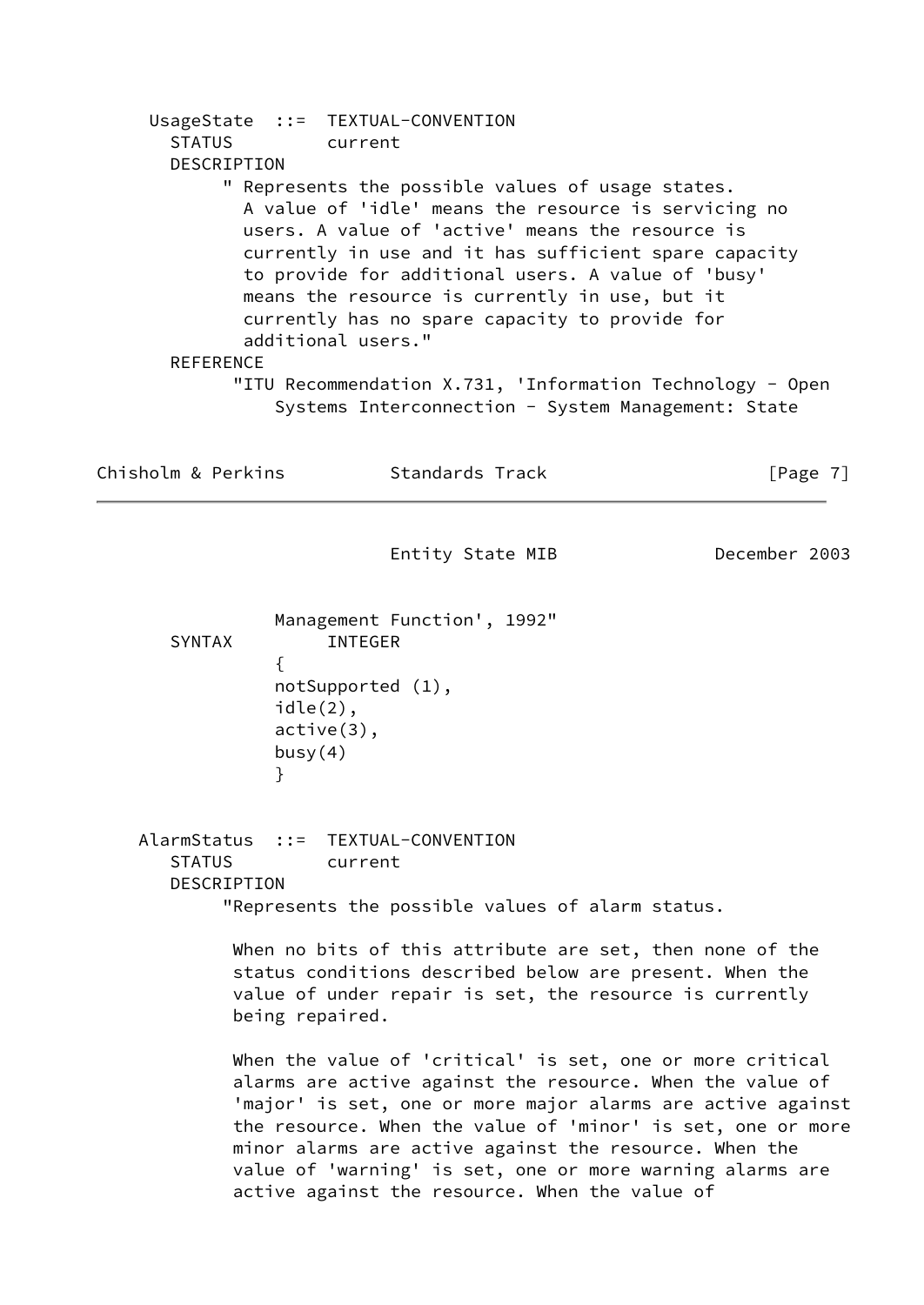'indeterminate' is set, one or more alarms of indeterminate severity are active against the resource. When the value of 'alarmOutstanding' is set, one or more alarms is active against the resource. The fault may or may not be disabling. " **REFERENCE**  "ITU Recommendation X.731, 'Information Technology - Open Systems Interconnection - System Management: State Management Function', 1992" SYNTAX BITS  $\{$  notSupported (0), underRepair(1), critical(2), major(3),  $minor(4)$ , alarmOutstanding(5), -- The following are not defined in X.733 warning (6), indeterminate (7) } StandbyStatus ::= TEXTUAL-CONVENTION Chisholm & Perkins Standards Track [Page 8] Entity State MIB December 2003 STATUS current DESCRIPTION " Represents the possible values of standby status.

 A value of 'hotStandby' means the resource is not providing service, but is will be immediately able to take over the role of the resource to be backed-up, without the need for initialization activity, and will contain the same information as the resource to be backed up. A value of 'coldStandy' means that the resource is to back-up another resource, but will not be immediately able to take over the role of a resource to be backed up, and will require some initialization activity. A value of 'providingService' means the resource is providing service."

**REFERENCE** 

"ITU Recommendation X.731, 'Information Technology - Open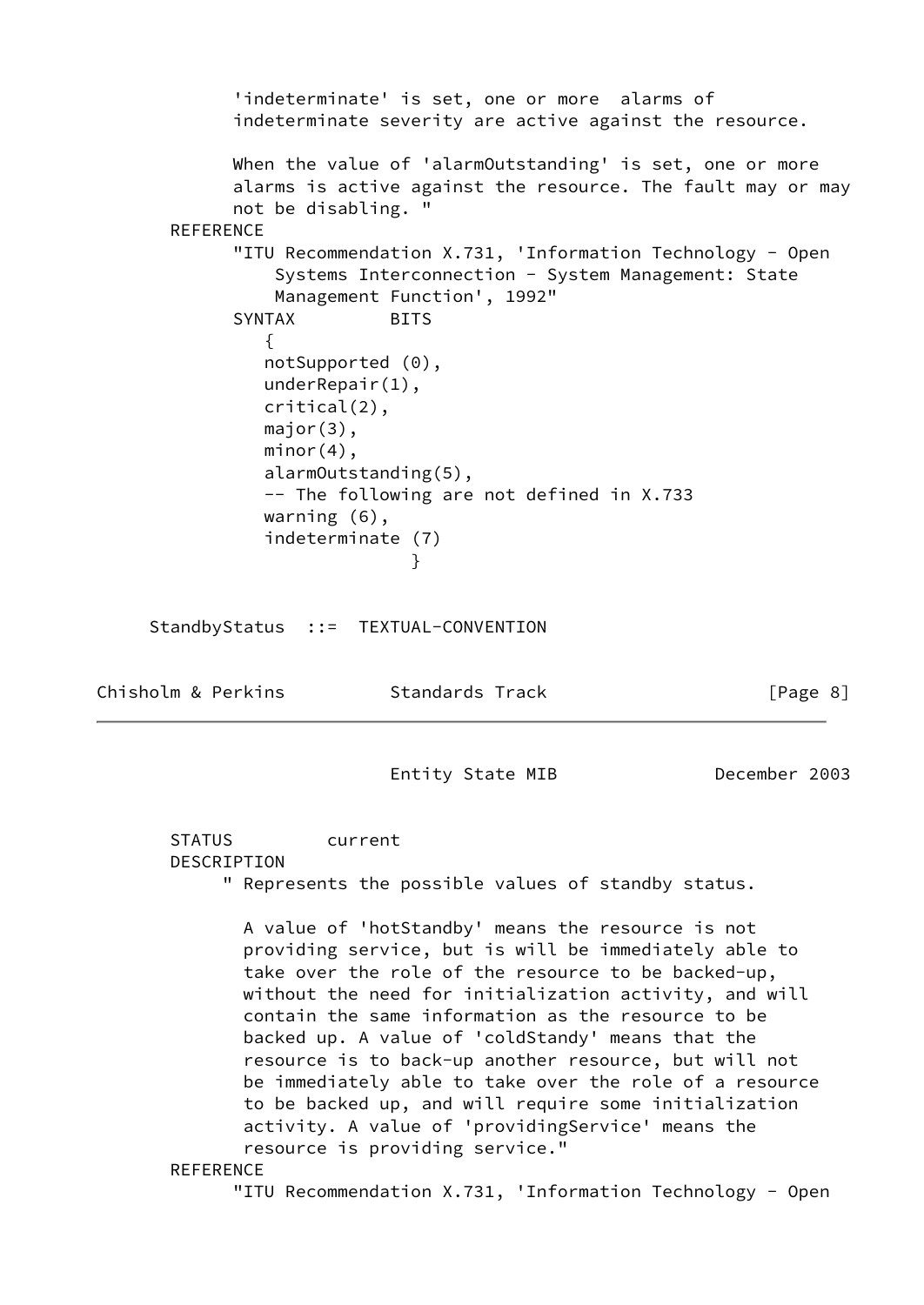```
 Systems Interconnection - System Management: State
                Management Function', 1992"
            SYNTAX INTEGER
\{ notSupported (1),
              hotStandby(2),
              coldStandby(3),
              providingService(4)
 }
     -- Entity State Objects
    entStateObjects OBJECT IDENTIFIER ::= { entityStateMIB 1 }
     entStateTable OBJECT-TYPE
     SYNTAX SEQUENCE OF EntStateEntry
      MAX-ACCESS not-accessible
      STATUS current
      DESCRIPTION
          "A table of information about state/status of entities.
          This is a sparse augment of the entPhysicalTable.
 "
      ::= { entStateObjects 1 }
       entStateEntry OBJECT-TYPE
          SYNTAX EntStateEntry
          MAX-ACCESS not-accessible
          STATUS current
          DESCRIPTION "State information about this entity."
          INDEX { entPhysicalIndex }
          ::= { entStateTable 1 }
       EntStateEntry ::= SEQUENCE {
           entStateLastChanged DateAndTime,
Chisholm & Perkins Standards Track [Page 9]
                         Entity State MIB December 2003
         entStateAdmin AdminState,
         entStateOper OperState,
          entStateUsage UsageState,
          entStateAlarm AlarmStatus,
         entStateStandby StandbyStatus
 }
```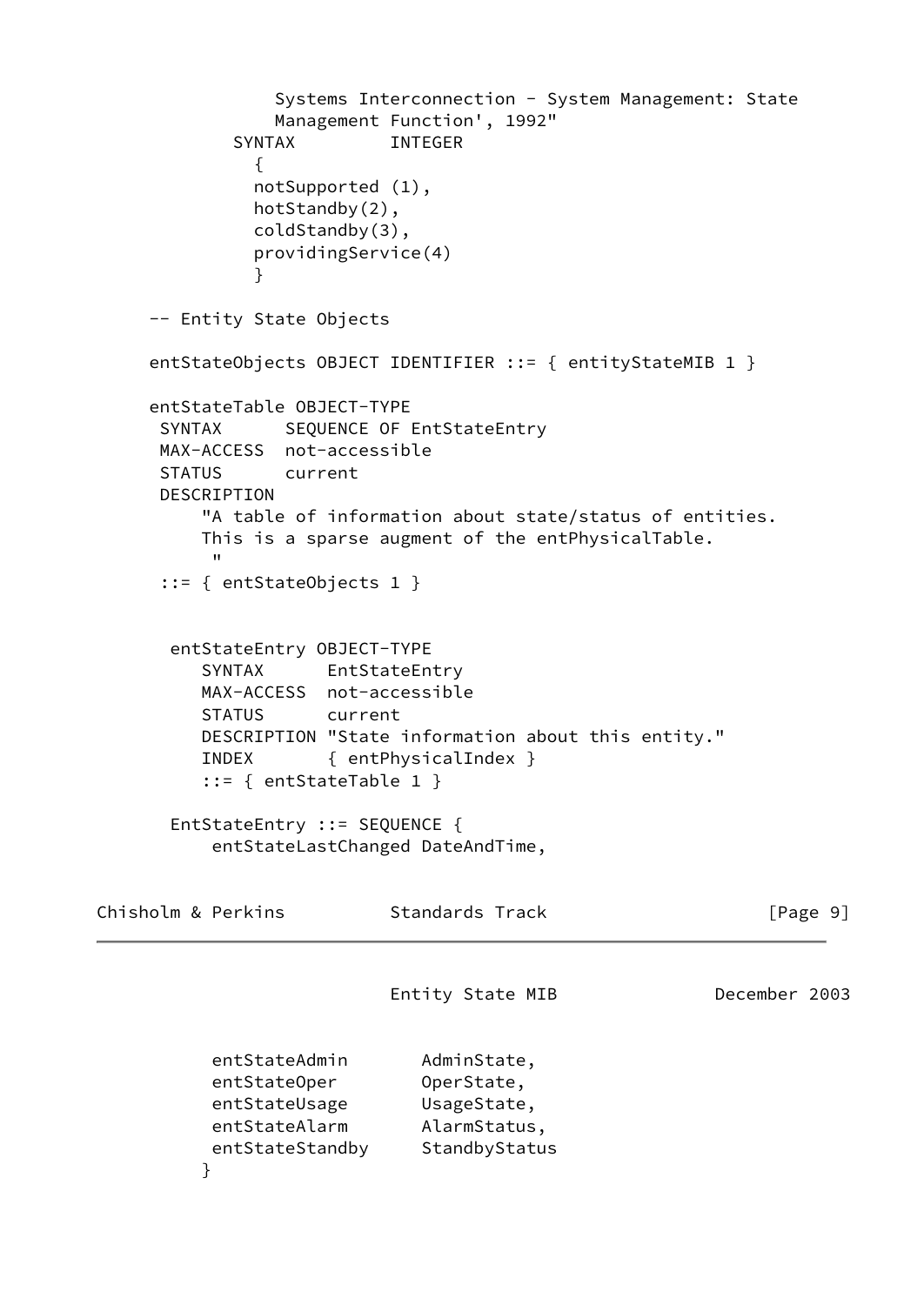```
 entStateLastChanged OBJECT-TYPE
    SYNTAX DateAndTime
   MAX-ACCESS read-only
    STATUS current
    DESCRIPTION "The value of this object is the date and
                time when state/status of the entity
                last changed, or zero."
    ::= { entStateEntry 1 }
 entStateAdmin OBJECT-TYPE
        SYNTAX AdminState
        MAX-ACCESS read-write
        STATUS current
        DESCRIPTION
             "The administrative state for this entity. A value
              of 'notSupported' means that this entity is unable
              to report administrative state. This object can not
              be administratively set to 'notSupported'. For
              entities that do not support administrative state,
              changing the value of this object to something other
              than 'notSupported' is not permitted. A value of
              'inconsistentValue' will be returned in either case.
              Some physical entities exhibit only a subset of the
              remaining administrative state values. Some entities
              cannot be locked, and hence this object exhibits only
              the 'unlocked' state. Other entities can not be shutdown
              gracefully, and hence this object does not exhibit the
              'shuttingDown' state. A value of 'inconsistentValue'
              will be returned if attempts are made to set this
              object to values not supported by its administrative
              model."
        ::= { entStateEntry 2 }
  entStateOper OBJECT-TYPE
        SYNTAX OperState
        MAX-ACCESS read-only
        STATUS current
        DESCRIPTION
            "The operational state for this entity. A value
             of 'notSupported' means that this entity is unable
             to report operational state.
             Note that unlike the state model used within the
            RFC2863], this object does not follow
```
Chisholm & Perkins Standards Track [Page 10]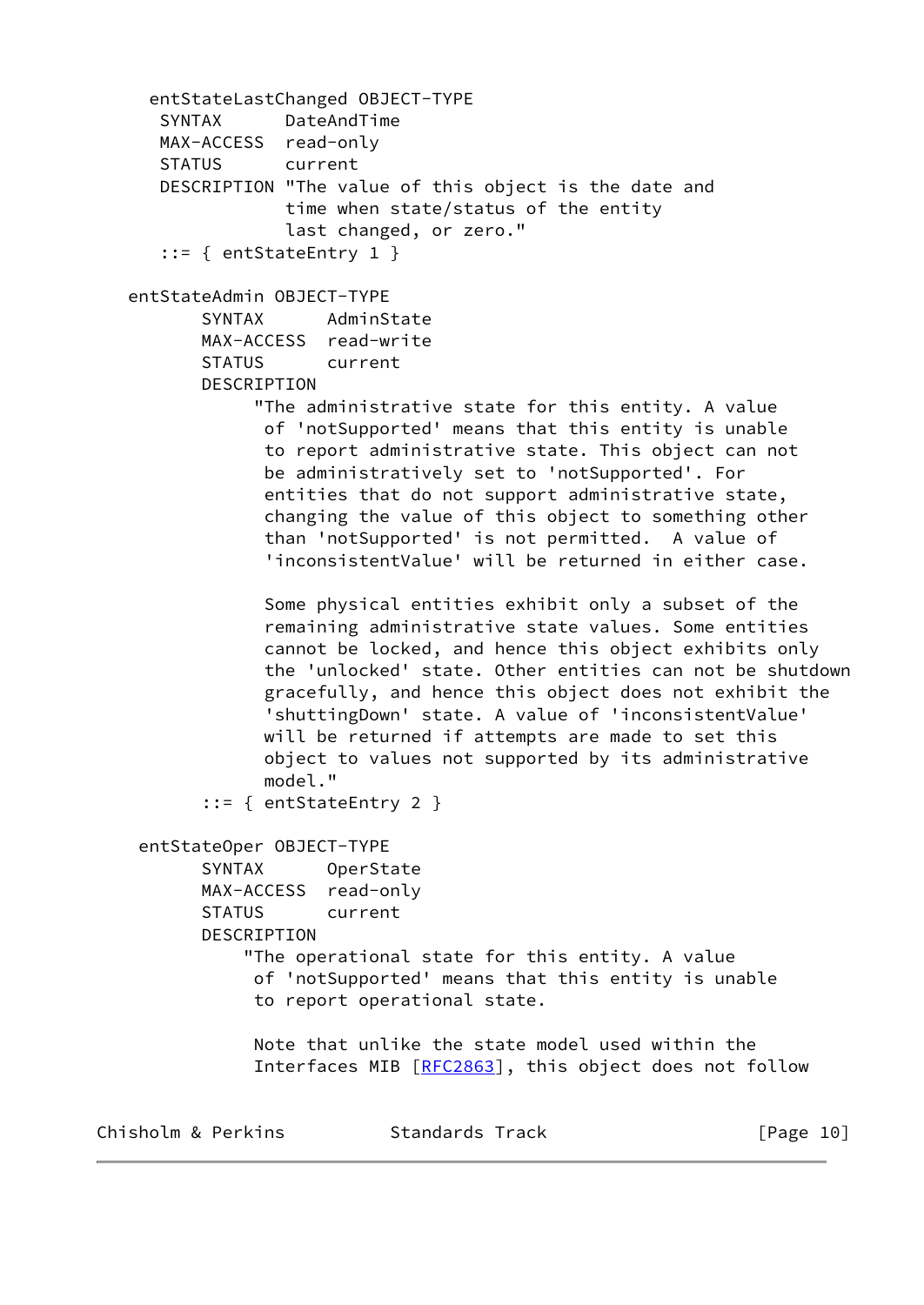the administrative state. An administrative state of down does not predict an operational state of disabled.

 A value of 'disabled' means that an entity is totally inoperable and unable to provide service both to entities within its containment hierarchy, as defined by having a value of entPhysicalContainedIn that refers to this entity, or to other receivers of its service as defined in ways outside the scope of this MIB.

 A value of 'enabled' means that an entity is fully or partially operable and able to provide service both to entities within its containment hierarchy, as defined by having a value of entPhysicalContainedIn that refers to this entity, or to other receivers of its service as defined in ways outside the scope of this MIB."

::= { entStateEntry 3 }

#### entStateUsage OBJECT-TYPE

 SYNTAX UsageState MAX-ACCESS read-only STATUS current

DESCRIPTION

 "The usage state for this entity. A value of 'notSupported' means that this entity is unable to report usage state.

 Note that in the context of a physical entity, this object refers to an entity's ability to service more physical entities in a containment hierarchy. A value of 'idle' means this entity is able to contain other entities but that no other entity is currently contained within this entity, as would have been demonstrated by a value of entPhysicalContainedIn that referenced this entity.

 A value of 'active' means that at least one entity is contained within this entity and therefore has a value of entPhysicalContainedIn that references this entity, but that it could handle more. A value of 'busy' means that the entity is unable to handle any additional entities being contained in it, as demonstrated by having a value of entPhysicalContainedIn that refers to this entity.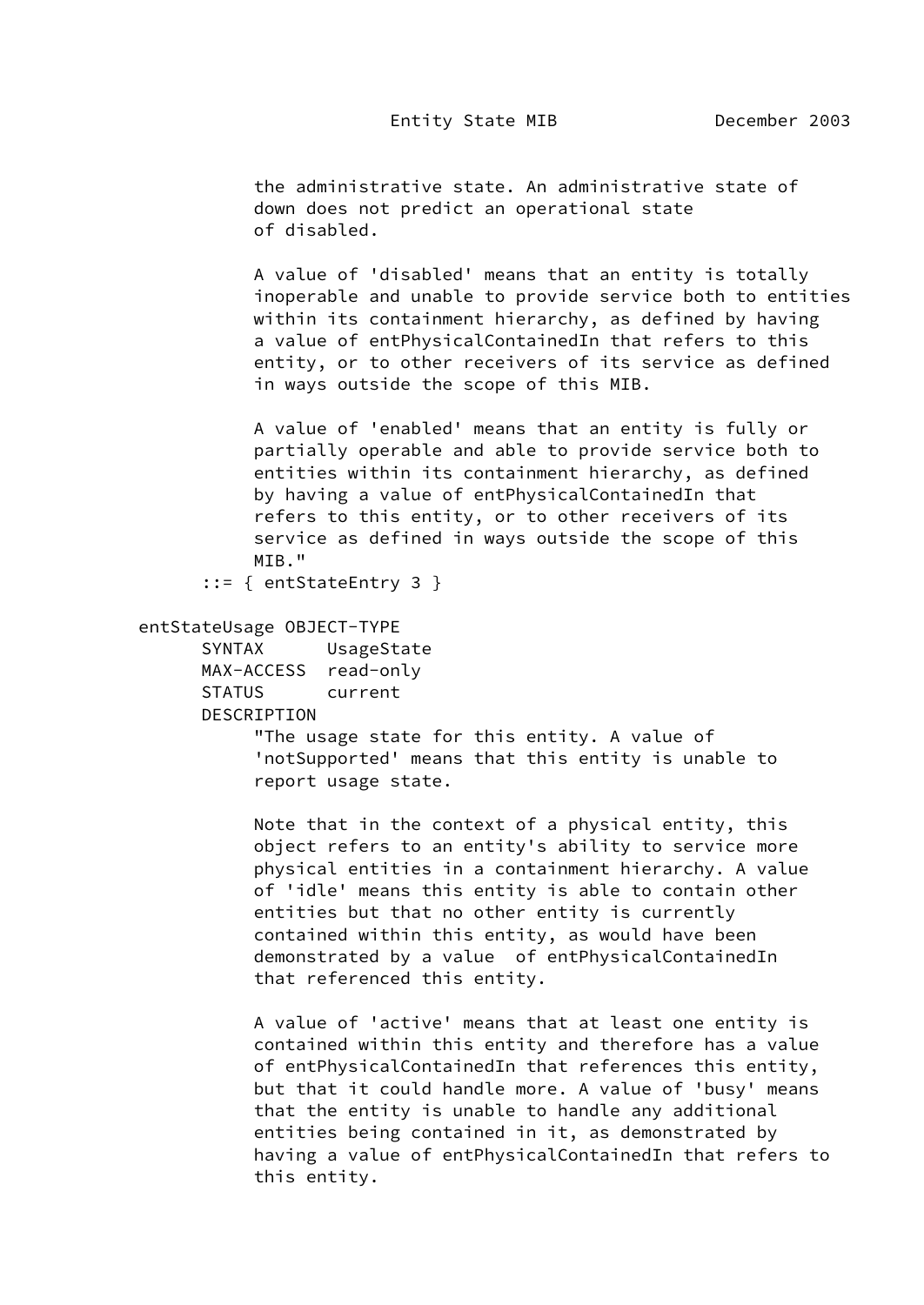Some entities will exhibit only a subset of the usage state values. Entities that are unable to ever service any entities within a containment hierarchy will always have a usage state of 'busy'. Some entities will only ever be able to support one entity within its

| Chisholm & Perkins                                                                                           | Standards Track                                                                                                                                                                                                                                                                         | [Page $11$ ]  |
|--------------------------------------------------------------------------------------------------------------|-----------------------------------------------------------------------------------------------------------------------------------------------------------------------------------------------------------------------------------------------------------------------------------------|---------------|
|                                                                                                              | Entity State MIB                                                                                                                                                                                                                                                                        | December 2003 |
|                                                                                                              | containment hierarchy and will therefore only exhibit<br>values of 'idle' and 'busy'."<br>$::=$ { entStateEntry 4 }                                                                                                                                                                     |               |
| entStateAlarm OBJECT-TYPE<br>SYNTAX<br>MAX-ACCESS read-only<br><b>STATUS</b><br>DESCRIPTION                  | AlarmStatus<br>current<br>"The alarm status for this entity. It does not include<br>the alarms raised on child components within its<br>containment hierarchy, as defined by a value of<br>entPhysicalContainedIn that references this entity.                                          |               |
|                                                                                                              | A value of 'notSupported' means that this entity is<br>unable to report alarm state. Note that this differs<br>from 'indeterminate' which means that that alarm state<br>is supported and there are alarms against this entity,<br>but the severity of some of the alarms is not known. |               |
|                                                                                                              | If no bits are set, then this entity supports reporting<br>of alarms, but there are currently no active alarms<br>against this entity.                                                                                                                                                  |               |
| $::=$ { entStateEntry 5 }                                                                                    |                                                                                                                                                                                                                                                                                         |               |
| entStateStandby OBJECT-TYPE<br>SYNTAX StandbyStatus<br>MAX-ACCESS read-only<br>STATUS current<br>DESCRIPTION | "The standby status for this entity. A value of<br>'notSupported' means that this entity is unable to<br>report standby state.                                                                                                                                                          |               |
|                                                                                                              | Some entities will exhibit only a subset of the<br>remaining standby state values. If this entity does                                                                                                                                                                                  |               |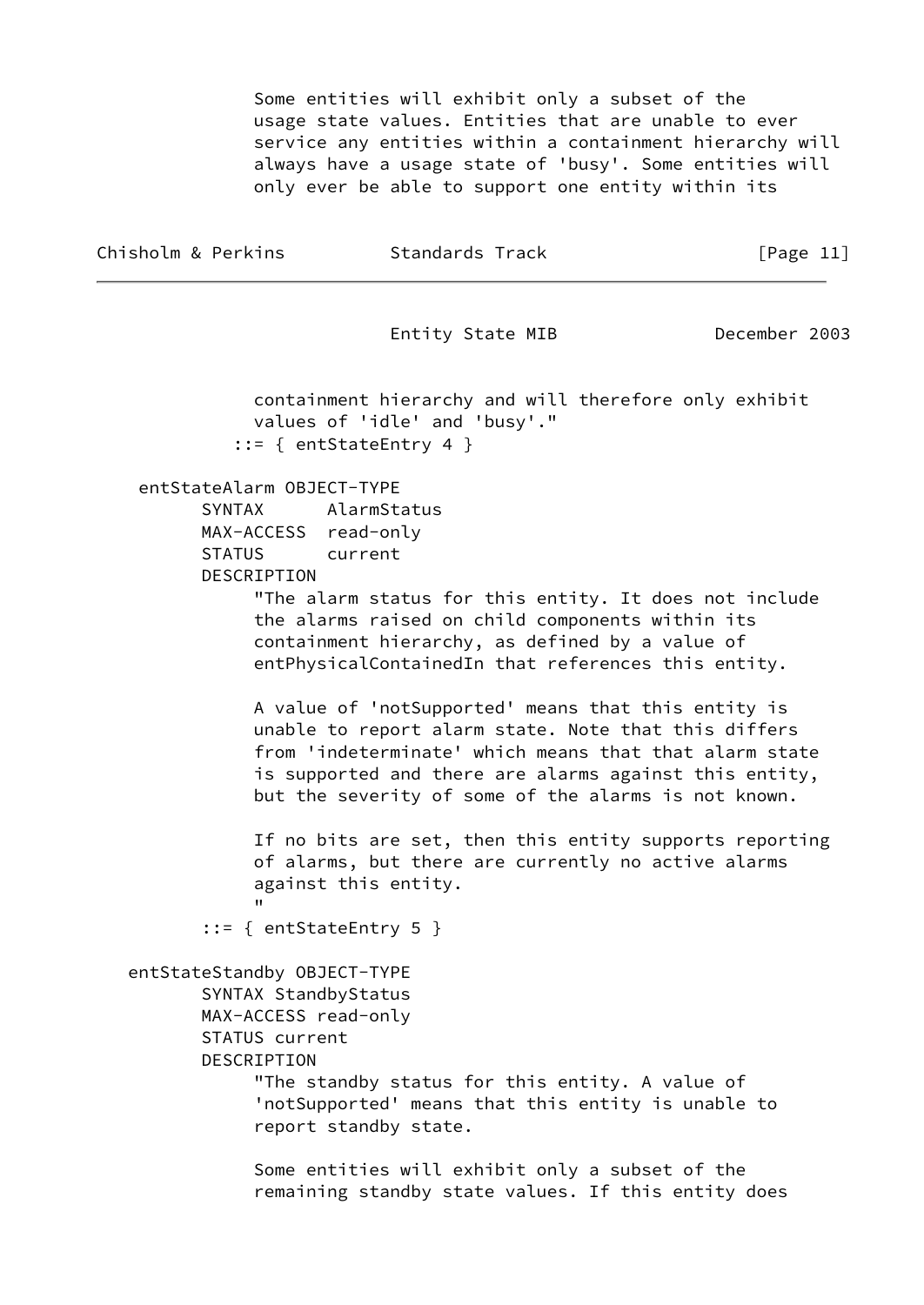```
 not have a standby, this object will always be
               'providingService'."
      ::= { entStateEntry 6 }
   -- Notifications
   entStateTraps OBJECT IDENTIFIER ::= { entityStateMIB 2 }
  entStateTrapPrefix OBJECT IDENTIFIER ::= { entStateTraps 0 }
   entStateOperEnabled NOTIFICATION-TYPE
      OBJECTS { entStateAdmin,
                entStateAlarm
 }
      STATUS current
      DESCRIPTION
Chisholm & Perkins Standards Track [Page 12]
                           Entity State MIB December 2003
              "An entStateOperEnabled trap signifies that the SNMP
               entity, acting in an agent role, has detected that the
               entStateOper object for one of its entities has left
               the 'disabled' state and transitioned into the 'enabled'
               state.
               The entity this notification refers can be identified by
               extracting the entPhysicalIndex from one of the
               variable bindings."
      ::= { entStateTrapPrefix 1 }
   entStateOperDisabled NOTIFICATION-TYPE
      OBJECTS { entStateAdmin,
                entStateAlarm }
      STATUS current
      DESCRIPTION
              "An entStateOperDisabled trap signifies that the SNMP
               entity, acting in an agent role, has detected that the
               entStateOper object for one of its entities has left
               the 'enabled' state and transitioned into the
               'disabled' state.
               The entity this notification refers can be identified by
               extracting the entPhysicalIndex from one of the
               variable bindings."
```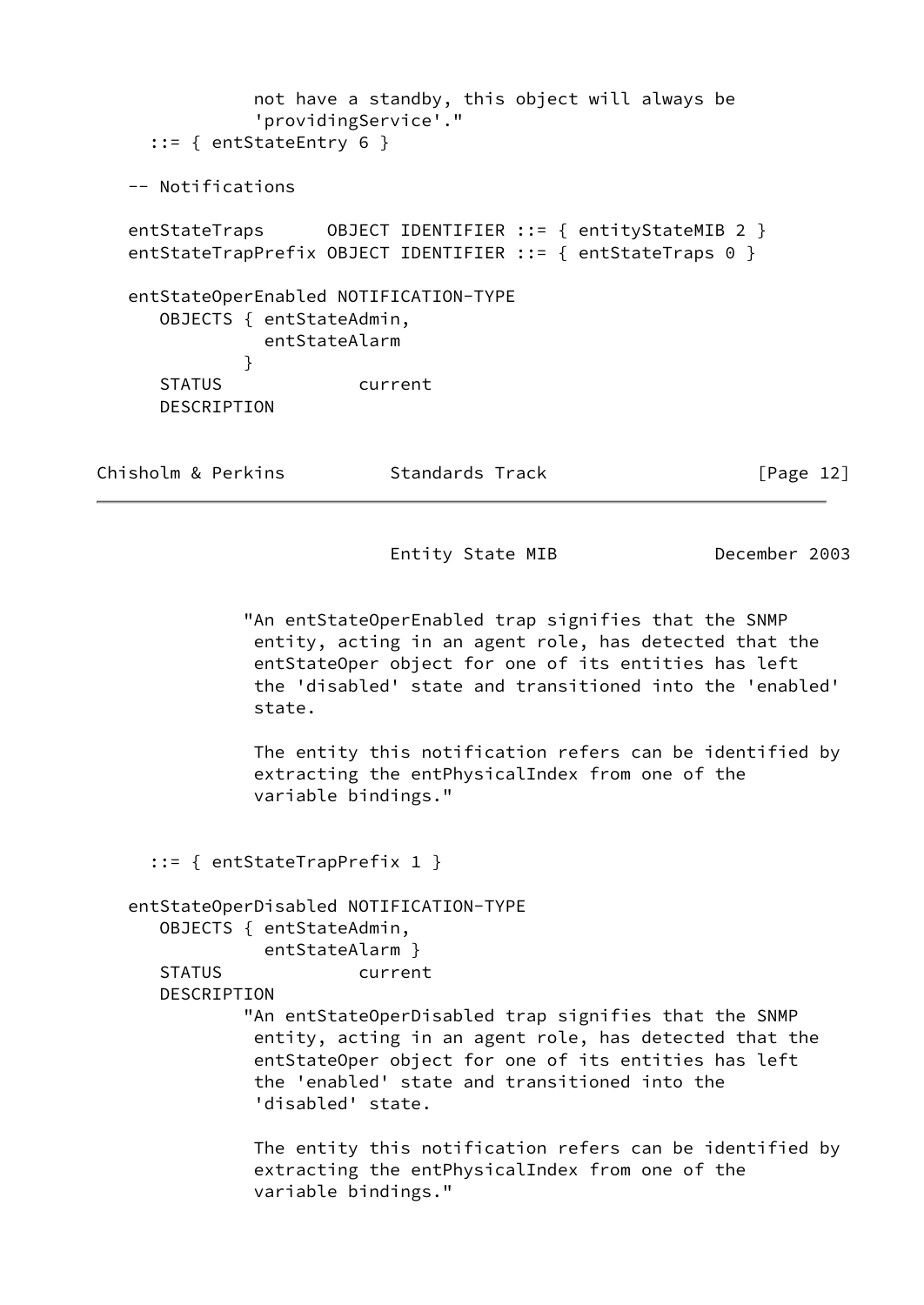```
 ::= { entStateTrapPrefix 2 }
   -- Conformance and Compliance
  entStateConformance OBJECT IDENTIFIER ::= { entityStateMIB 3 }
   entStateCompliances OBJECT IDENTIFIER
                     ::= { entStateConformance 1 }
   entStateCompliance MODULE-COMPLIANCE
         STATUS current
         DESCRIPTION
             "The compliance statement for systems supporting
             the Entity State MIB."
         MODULE -- this module
             MANDATORY-GROUPS {
              entStateGroup
 }
         GROUP entStateNotificationsGroup
            DESCRIPTION
                "This group is optional."
         OBJECT entStateAdmin
          MIN-ACCESS read-only
          DESCRIPTION
              "Write access is not required."
Chisholm & Perkins Standards Track [Page 13]
                           Entity State MIB December 2003
      ::= { entStateCompliances 1 }
  entStateGroups OBJECT IDENTIFIER ::= { entStateConformance 2 }
   entStateGroup OBJECT-GROUP
      OBJECTS {
              entStateLastChanged,
              entStateAdmin,
              entStateOper,
              entStateUsage,
              entStateAlarm,
              entStateStandby
 }
       STATUS current
       DESCRIPTION
            "Standard Entity State group."
        ::= { entStateGroups 1}
```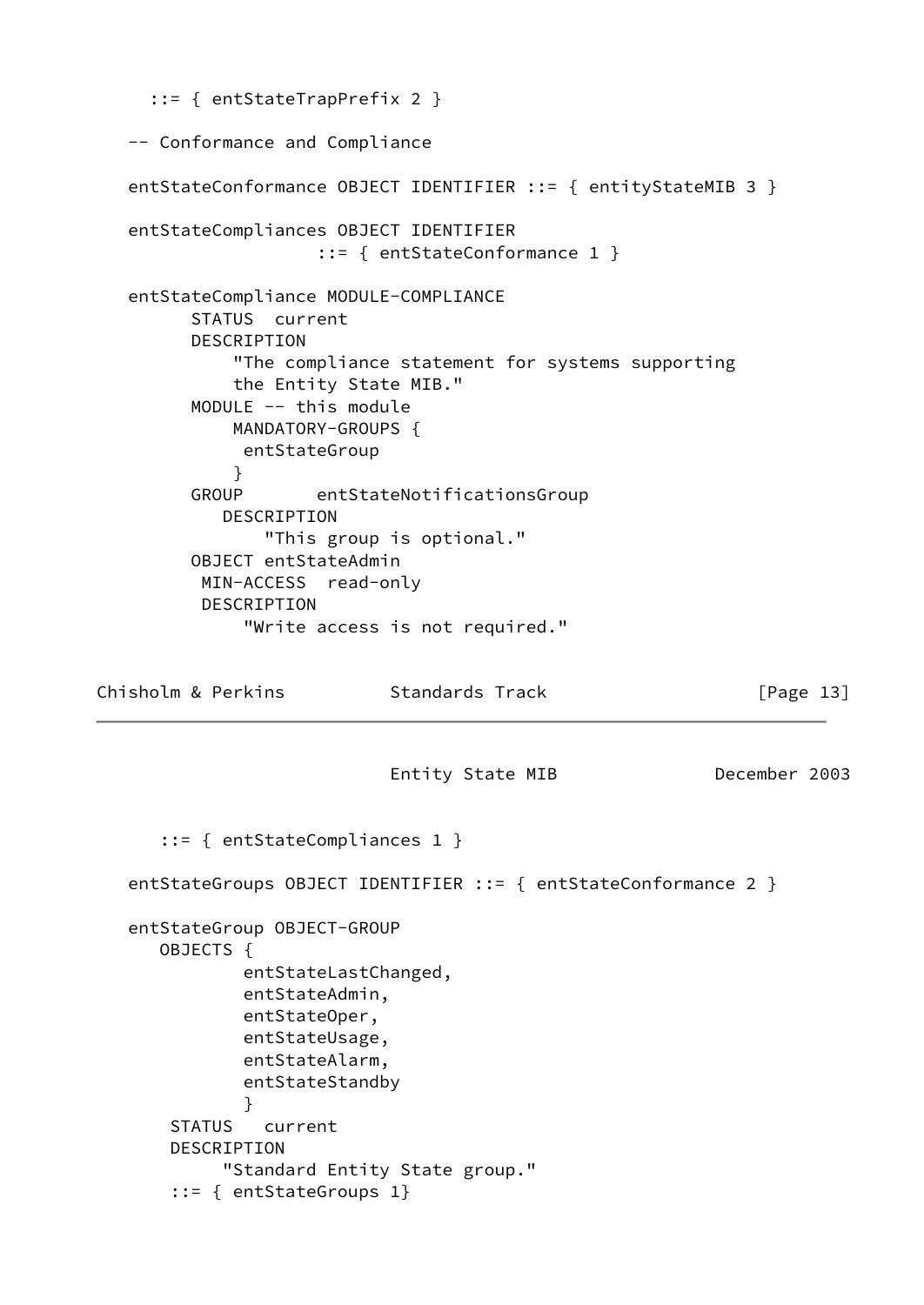```
 entStateNotificationGroup NOTIFICATION-GROUP
      NOTIFICATIONS {
              entStateOperEnabled,
              entStateOperDisabled
 }
       STATUS current
       DESCRIPTION
            "Standard Entity State Notification group."
       ::= { entStateGroups 2}
```
END

<span id="page-16-0"></span>[5](#page-16-0). Security Considerations

 There is one management object defined in this MIB that has a MAX-ACCESS clause of read-write. The object may be considered sensitive or vulnerable in some network environments. The support for SET operations in a non-secure environment without proper protection can have a negative effect on network operations.

 The following object is defined with a MAX-ACCESS clause of read-write: entStateAdmin.

 SNMP versions prior to SNMPv3 did not include adequate security. Even if the network itself is secure (for example by using IPSec), even then, there is no control as to who on the secure network is allowed to access and GET/SET (read/change/create/delete) the objects in this MIB module.

 It is RECOMMENDED that implementers consider the security features as provided by the SNMPv3 framework (see [\[RFC3410\], section](https://datatracker.ietf.org/doc/pdf/rfc3410#section-8) 8), including full support for the SNMPv3 cryptographic mechanisms (for authentication and privacy).

| Chisholm & Perkins | Standards Track | [Page 14] |
|--------------------|-----------------|-----------|
|--------------------|-----------------|-----------|

Entity State MIB December 2003

 Further, deployment of SNMP versions prior to SNMPv3 is NOT RECOMMENDED. Instead, it is RECOMMENDED to deploy SNMPv3 and to enable cryptographic security. It is then a customer/operator responsibility to ensure that the SNMP entity giving access to an instance of this MIB module is properly configured to give access to the objects only to those principals (entities) that have legitimate rights to indeed GET or SET (change/create/delete) them.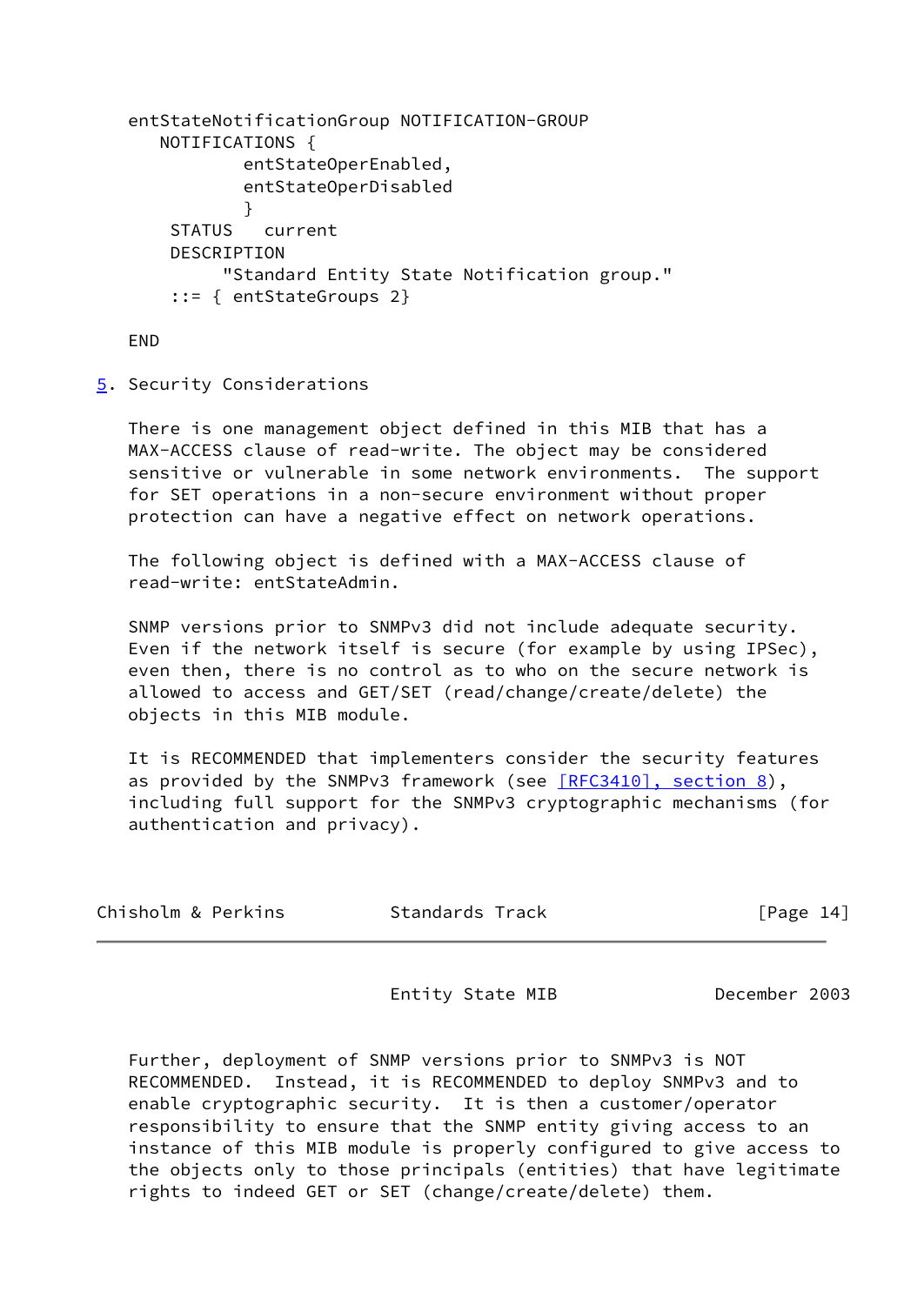Note that setting the entStateAdmin to 'locked' or 'shuttingDown' can cause disruption of services ranging from those running on a port to those on an entire device, depending on the type of entity. Access to this object should be properly protected.

 Access to the objects defined in this MIB allows one to figure out what the active and standby resources in a network are. This information can be used to optimize attacks on networks so even read-only access to this MIB should be properly protected.

<span id="page-17-0"></span>[6](#page-17-0). Intellectual Property

 The IETF takes no position regarding the validity or scope of any intellectual property or other rights that might be claimed to pertain to the implementation or use of the technology described in this document or the extent to which any license under such rights might or might not be available; neither does it represent that it has made any effort to identify any such rights. Information on the IETF's procedures with respect to rights in standards-track and standards-related documentation can be found in **BCP-11**. Copies of claims of rights made available for publication and any assurances of licenses to be made available, or the result of an attempt made to obtain a general license or permission for the use of such proprietary rights by implementors or users of this specification can be obtained from the IETF Secretariat.

 The IETF invites any interested party to bring to its attention any copyrights, patents or patent applications, or other proprietary rights which may cover technology that may be required to practice this standard. Please address the information to the IETF Executive Director.

<span id="page-17-1"></span>[7](#page-17-1). Authors' Addresses

 Sharon Chisholm Nortel Networks PO Box 3511, Station C Ottawa, Ontario, K1Y 4H7 Canada Email: schishol@nortelnetworks.com

 David T. Perkins 548 Qualbrook Ct San Jose, CA 95110

Chisholm & Perkins Standards Track [Page 15]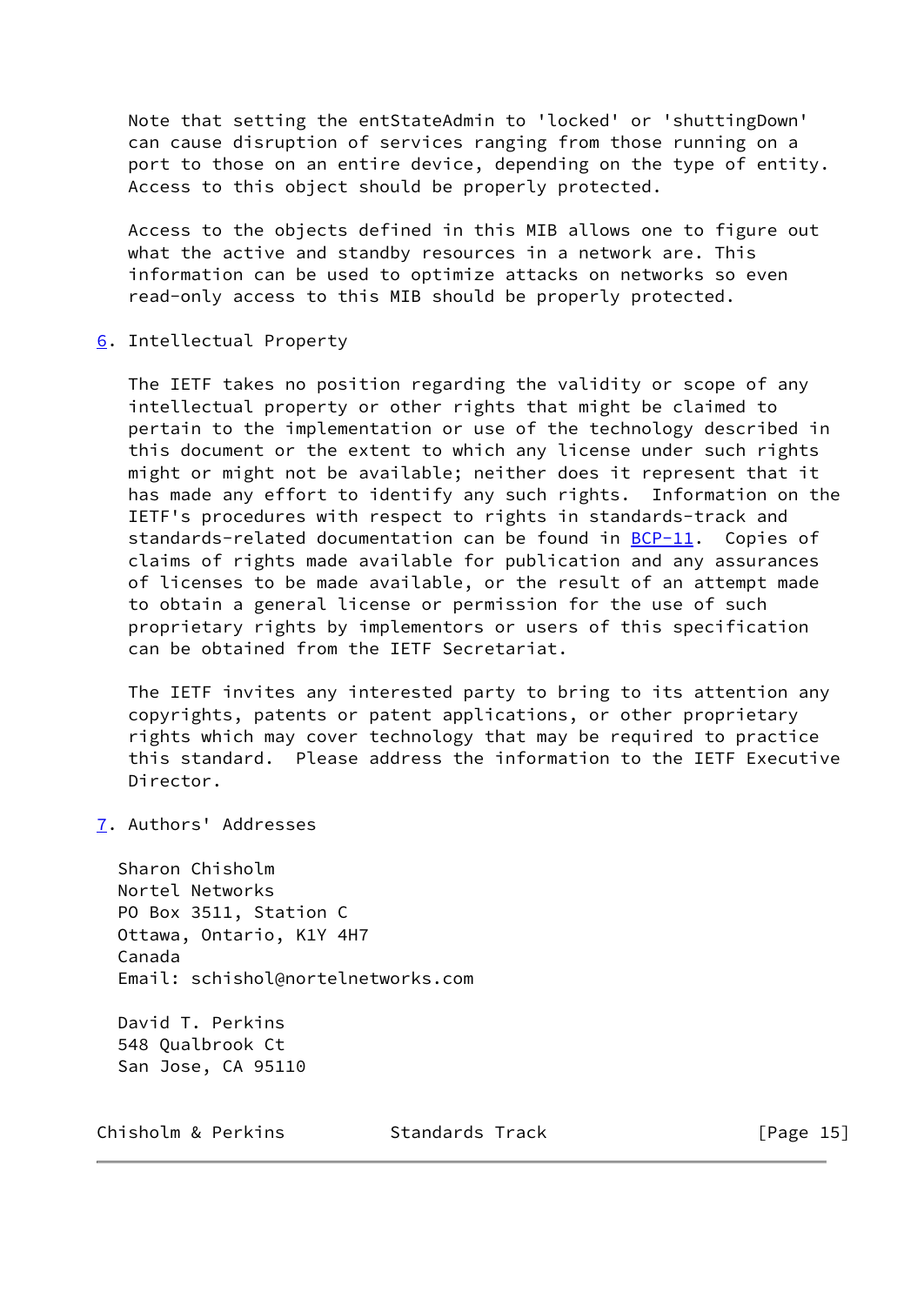Entity State MIB December 2003

 USA Phone: 408 394-8702 Email: dperkins@snmpinfo.com

<span id="page-18-1"></span>[8](#page-18-1). Acknowledgments

This document is a product of the Entity MIB Working Group.

<span id="page-18-2"></span>[9](#page-18-2). References

### <span id="page-18-3"></span>[9.1](#page-18-3) Normative

- [ALARM-MIB] Chisholm, S., Romascanu, D., "Alarm MIB", [draft-ietf-disman-alarm-mib-16.txt,](https://datatracker.ietf.org/doc/pdf/draft-ietf-disman-alarm-mib-16.txt) November 2003
- [RFC2119] Bradner, S., "Key words for use in RFCs to Indicate Requirement Levels", [BCP 14](https://datatracker.ietf.org/doc/pdf/bcp14), [RFC 2119](https://datatracker.ietf.org/doc/pdf/rfc2119), March 1997.
- [RFC2578] McCloghrie, K., Perkins, D., Schoenwaelder, J., Case, J., Rose, M. and S. Waldbusser, "Structure of Management Information Version 2 (SMIv2)", STD 58, [RFC 2578](https://datatracker.ietf.org/doc/pdf/rfc2578), April 1999.
- [RFC2579] McCloghrie, K., Perkins, D., Schoenwaelder, J., Case, J., Rose, M. and S. Waldbusser, "Textual Conventions for SMIv2", STD 58, [RFC 2579](https://datatracker.ietf.org/doc/pdf/rfc2579), April 1999.
- [RFC2580] McCloghrie, K., Perkins, D., Schoenwaelder, J., Case, J., Rose, M. and S. Waldbusser, "Conformance Statements for SMIv2", STD 58, [RFC 2580](https://datatracker.ietf.org/doc/pdf/rfc2580), April 1999.
- [RFC2737] McCloghrie, K., Bierman, A., "Entity MIB (Version 2)", December 1999.
- <span id="page-18-0"></span> [X.731] ITU Recommendation X.731, "Information Technology - Open Systems Interconnection - System Management: State Management Function", 1992
- <span id="page-18-4"></span>[8.2](#page-18-4) Informative References
	- [RFC1493] Decker, E., Langille, P., Rijsinghani, A., McCloghrie, K., "Definitions of Managed Objects for Bridges", [RFC 1493](https://datatracker.ietf.org/doc/pdf/rfc1493), July 1993
	- [RFC2790] Waldbusser, S., Grillo, P., "Host Resources MIB",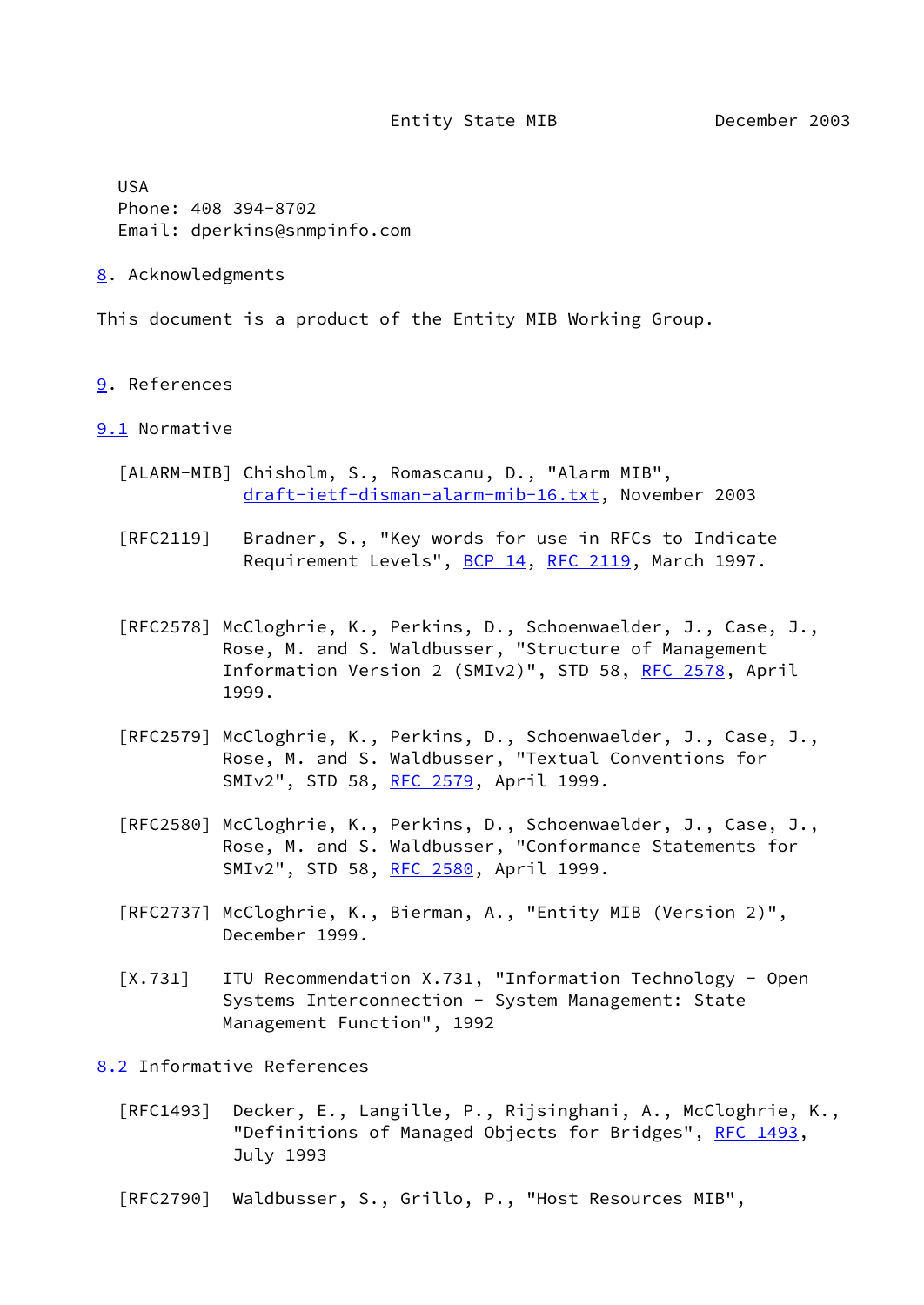[RFC 2790](https://datatracker.ietf.org/doc/pdf/rfc2790), March 2000

[RFC2863] McCloghrie, K., Kastenholz, F., "The Interfaces Group MIB using SMIv2", [RFC2863,](https://datatracker.ietf.org/doc/pdf/rfc2863) June 2000

| Chisholm & Perkins | Standards Track | [Page 16] |  |
|--------------------|-----------------|-----------|--|
|                    |                 |           |  |

Entity State MIB December 2003

 [RFC3410] Case, J., Mundy, R., Partain, D. and B. Stewart, "Introduction and Applicability Statements for Internet- Standard Management Framework", [RFC 3410](https://datatracker.ietf.org/doc/pdf/rfc3410), December 2002.

[10.](#page-1-0) Full Copyright Statement

Copyright (C) The Internet Society (2003). All Rights Reserved.

 This document and translations of it may be copied and furnished to others, and derivative works that comment on or otherwise explain it or assist in its implementation may be prepared, copied, published and distributed, in whole or in part, without restriction of any kind, provided that the above copyright notice and this paragraph are included on all such copies and derivative works. However, this document itself may not be modified in any way, such as by removing the copyright notice or references to the Internet Society or other Internet organizations, except as needed for the purpose of developing Internet standards in which case the procedures for copyrights defined in the Internet Standards process must be followed, or as required to translate it into languages other than English.

 The limited permissions granted above are perpetual and will not be revoked by the Internet Society or its successors or assigns.

 This document and the information contained herein is provided on an "AS IS" basis and THE INTERNET SOCIETY AND THE INTERNET ENGINEERING TASK FORCE DISCLAIMS ALL WARRANTIES, EXPRESS OR IMPLIED, INCLUDING BUT NOT LIMITED TO ANY WARRANTY THAT THE USE OF THE INFORMATION HEREIN WILL NOT INFRINGE ANY RIGHTS OR ANY IMPLIED WARRANTIES OF MERCHANTABILITY OR FITNESS FOR A PARTICULAR PURPOSE.